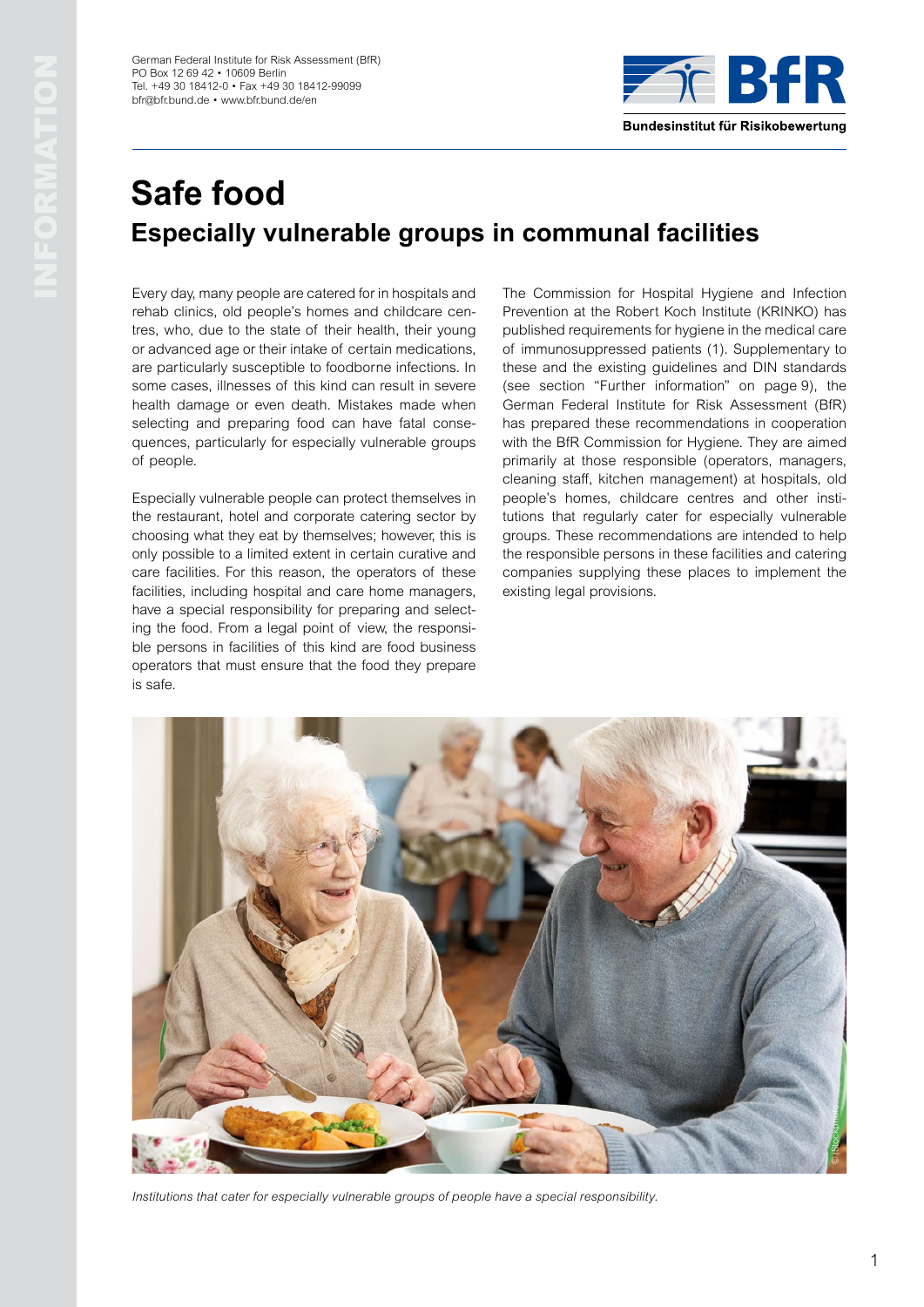## **Especially vulnerable groups**

Especially vulnerable groups as defined by these recommendations include people whose body's defences are either impaired with regard to foodborne infections or are not yet fully developed. These include:

- $\blacktriangleright$  Children up to the age of 5
- $\blacktriangleright$  Elderly people (especially if their immune system is weakened)
- $\blacktriangleright$  Pregnant women
- $\blacktriangleright$  Persons whose body's defences are weakened by a previous illness or intake of medication (see KRINKO recommendation)

These groups are often referred to by the abbreviation YOPI which stands for young, old, pregnant, immunosuppressed.

## **The challenge for large-scale catering**

Foodborne diseases can occur in institutional catering (IC) when pathogens are carried into canteen kitchens via raw foods or infected personnel and spread to prepared foods through a lack of hygiene in the kitchens. Inappropriate temperature regimes can lead to survival and multiplication of pathogens in foods. For this reason, important elements in protecting against foodborne diseases are the conducting of hazard analyses, comprehensive personnel training and a functional separation of clean and unclean areas. Within the scope of in-house checks, the temperature control of the food supply should be examined critically all the way through from preparation to consumption, and a suitable transport system selected.

The differences between catering for especially vulnerable people and other IC facilities, such as dining halls and work canteens, exist primarily with regard to:

- $\blacktriangleright$  Foods and food ingredients that should not be served
- $\blacktriangleright$  Raw materials that should not be processed if possible
- $\blacktriangleright$  Demands on suppliers
- $\blacktriangleright$  Formulation of details in work instructions
- $\blacktriangleright$  Frequency and intensity of operational monitoring measures (including temperature controls)
- $\blacktriangleright$  Frequency and quality of staff training

## **Hazard analysis and critical process stages**

Avoiding microbiological hazards (e.g. *Salmonella* and *Listeria*) is vitally important when catering for especially vulnerable persons. For this reason, contamination of food with pathogens must be minimised, not just through comprehensive hygiene measures, but also through selecting ingredients and recipes.

Every kitchen operator and everyone with responsibility for serving food is legally obliged to ensure that the foods they distribute are safe (2).



The frequency and intensity of operational monitoring measures are paramount when catering for especially vulnerable *groups.*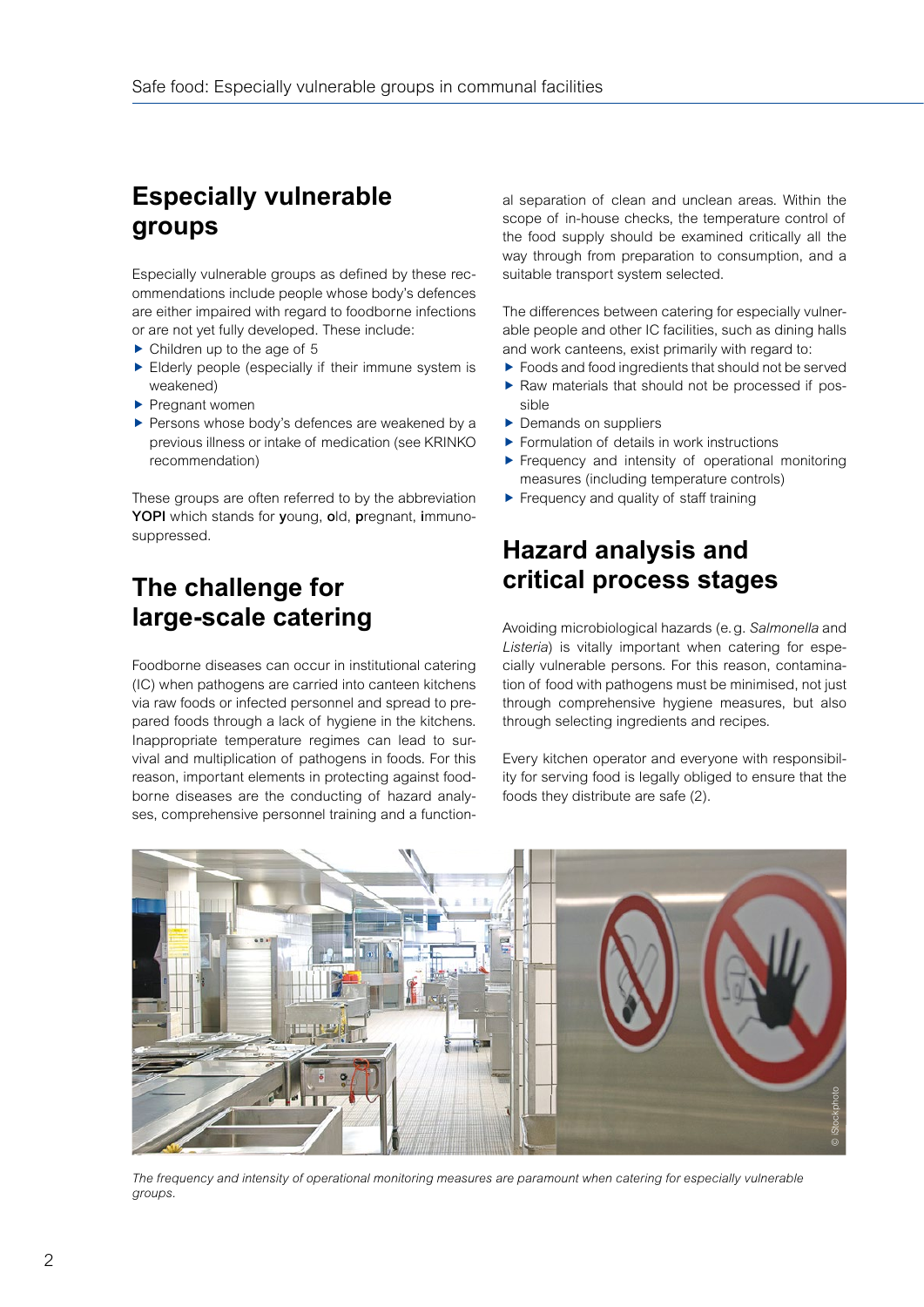

The HACCP-based procedures are based on the following seven principles:

- $\blacktriangleright$  Identifying any hazards that must be prevented, eliminated or reduced to acceptable levels (hazard analysis);
- $\blacktriangleright$  Identifying the critical control points at the step or steps at which control is essential to prevent or eliminate all relevant hazards or to reduce them to acceptable levels;
- $\blacktriangleright$  Establishing critical limits at critical control points (CCP), which separate acceptability from unacceptability for the prevention, elimination or reduction of identified hazards;
- $\blacktriangleright$  Establishing and implementing effective monitoring procedures at critical control points;
- $\blacktriangleright$  Establishing corrective actions when monitoring indicates that a critical control point is not under control;
- $\blacktriangleright$  Establishing procedures, which shall be carried out regularly, to verify that the measures outlined in principles 1 to 5 are working effectively;
- $\blacktriangleright$  Establishing documents and records commensurate with the nature and size of the food business to demonstrate the effective application of the measures outlined in principles 1 to 6.

Source: COMMISSION NOTICE on the implementation of food safety management systems covering prerequisite programs (PRPs) and procedures based on the HACCP principles, including the facilitation and flexibility of the implementation in certain food businesses (2016/C 278/01)

Every catering facility must ensure that basic hygiene is maintained through suitable measures, initially through "good manufacturing practice" (GMP) and "good hygiene practice" (GHP). These basic hygiene measures (e.g. personal hygiene, cleaning and disinfection, pest control, waste disposal) serve to protect consumers from health impairments caused by pathogens or allergens. Buildings, facilities and installations, machines and equipment in particular must always be kept in a good hygienic condition. For this purpose, prerequisite programmes (PRPs) should be established and maintained. These PRPs describe the TARGET condition and specify hygiene measures that must be constantly monitored at hygiene control points (CPs) that must be defined (e.g. cooling temperatures).

On this basis, a procedure based on the HACCP principles is established and implemented (3). HACCP (hazard analysis and critical control points) is a self-monitoring system for identifying, assessing and controlling relevant hazards based on a hazard analysis and critical control points (CCPs). There where the assessment of identified hazards (e.g. pathogens) concludes that no CCP with effective control measures can be established, but measures for hazard minimisation and their monitoring are required, the hazard should be prevented or controlled in advance of production through an operational prerequisite programme (oPRP). Examples of CCPs and oPRPs can be found in Table 2.

## Examples of prerequisite programmes (PRPs)

- $\blacktriangleright$  Basic hygiene measures relating to cleanliness and order, cleaning and disinfection
- $\blacktriangleright$  Upkeep of infrastructure and equipment, including maintenance
- $\triangleright$  Compliance with and control of storage temperatures
- $\blacktriangleright$  Hygienically correct handling of food in compliance taking any production instructions into consideration

The hazard analysis must also consider the consumer groups for which the food produced are intended. It must be taken into account here that different groups of persons have to be looked after in facilities, such as hospitals and clinics, including those who have no restrictions with regard to what they eat.

Here, hazard analysis means that every step in the process, from the planning of the menu through procurement to the serving of the food has to be analysed with regard to whether the health of the persons catered for will be endangered if the step in question is not under control. The goal is to minimise or eliminate every identified hazard. If this is not possible, the planning of the food preparation and/or purchasing of raw products must be altered in such a way that the risk cannot occur any more. The necessary measures must be determined in procedural and work instructions and compliance with these must be strictly controlled and documented. The results of the hazard analysis determine to a great extent how the foods are to be produced.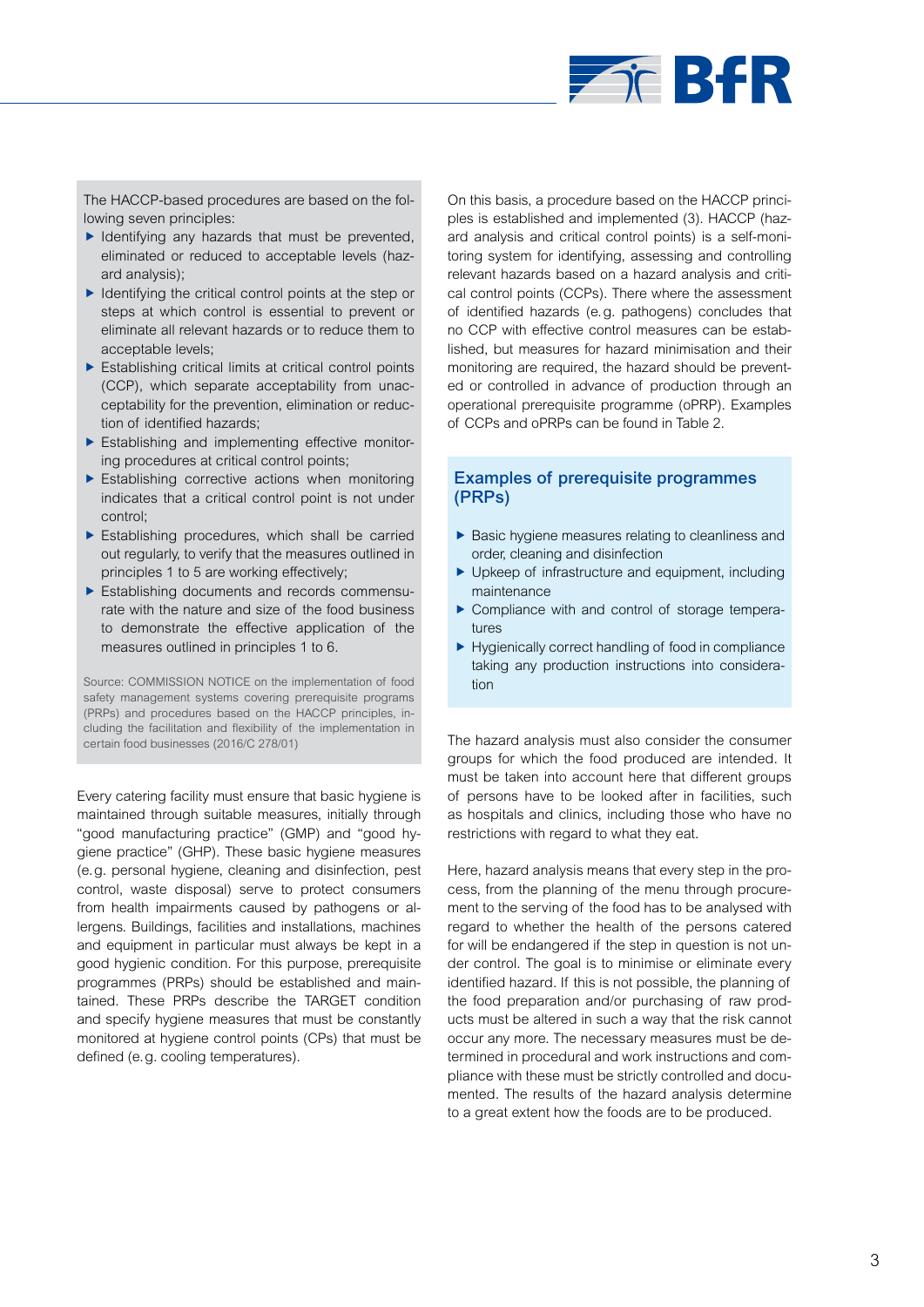The principle of hazard analysis is not only for application in canteen kitchens or catering. It also has to be taken into account when food is produced and consumed together with children or residents in childcare centres or nursing homes. Foods that are consumed immediately after being thoroughly cooked are recommended for therapeutic or educational cooking with these groups. When processing raw foods of animal origin, especially fresh meat and fish and raw eggs, meticulous hygiene should be ensured in order to avoid smear infection and cross-contamination.

The essential process stages which should be observed during hazard analysis in IC facilities with regard to the YOPI risk group are listed below.

## Selecting the right foods

Both, foods of animal origin and several of plant origin can be contaminated with pathogens (bacteria, viruses and parasites), which constitute a serious health hazard to especially vulnerable persons. Accordingly, it is prohibited by law to serve products such as raw milk in institutional catering facilities, for example (4). In addition to this, IC facilities may only serve dishes prepared with raw eggs to especially vulnerable persons if a suitable method is available that guarantees the elimination of *Salmonella* bacteria prior to serving (5).

In addition to this, the ready-to-eat foods listed in Table 1 can contain pathogens in quantities that could, under certain circumstances, have severe effects on the health of especially vulnerable persons. If these foods are not intended to be heated shortly before serving (see "Cooking" section), it is advisable not to serve them to especially vulnerable persons.

For all other foods and beverages, it must be established on the basis of a hazard analysis whether it is possible to serve them to especially vulnerable groups, which other measures may be required to minimise the risks or whether they should not be served at all due to an increased health risk.

The risk of food infections by eating fruit and vegetables raw can be reduced, for example as follows:

- $\blacktriangleright$  By not only thoroughly washing fruit and vegetables, but also peeling them, if possible;
- $\blacktriangleright$  By immediately eating fruit that is low in acid (especially melon pieces), vegetables and lettuce after chopping or storing it in the refrigerator until consumption;
- $\blacktriangleright$  By consuming smoothies made of fresh fruit and vegetables immediately after preparation.

The decisive factors are whether and in what numbers potentially health-damaging microorganisms are to be expected in the finished food at the time of consumption and for whom the food is intended. For example, pregnant women and people with a massive impairment of the body's own defences against *Listeria* infections are particularly vulnerable.

To protect against *Listeria*, it can be advisable to heat not only raw foods but also pre-heated, ready-to-eat foods before serving. Alternatively, these products can be substituted by other ready-to-eat foods that are free of *Listeria* due to the production method (e.g. canned foods). More tips on how to protect against infections with *Listeria* can be found at BfR Consumer Tips "Protection against food infections with *Listeria*".

According to information from KRINKO, the consumption of foods containing probiotic cultures may also possibly pose a hazard to immunosuppressed persons (1).

### Procurement of goods

Specifications for the foods to be procured can be taken from the hazard analyses. It is important to select suppliers who can prove their ability to guarantee the required quality. It is not sufficient to merely shift responsibility for the microbiological properties of the raw ingredients to the supplier, e.g. by means of a specification stating "free of pathogenic germs".

In the interest of preventing foodborne infections, it is also recommended that catering facilities minimise the risk of introducing and subsequently spreading pathogens in their kitchens by imposing "procurement bans" for certain raw foodstuffs. Food ingredients with a higher processing level (degree of convenience), such as pre-portioned meat preparations or pasteurised whole eggs, can help to reduce the introduction of germs to the production process.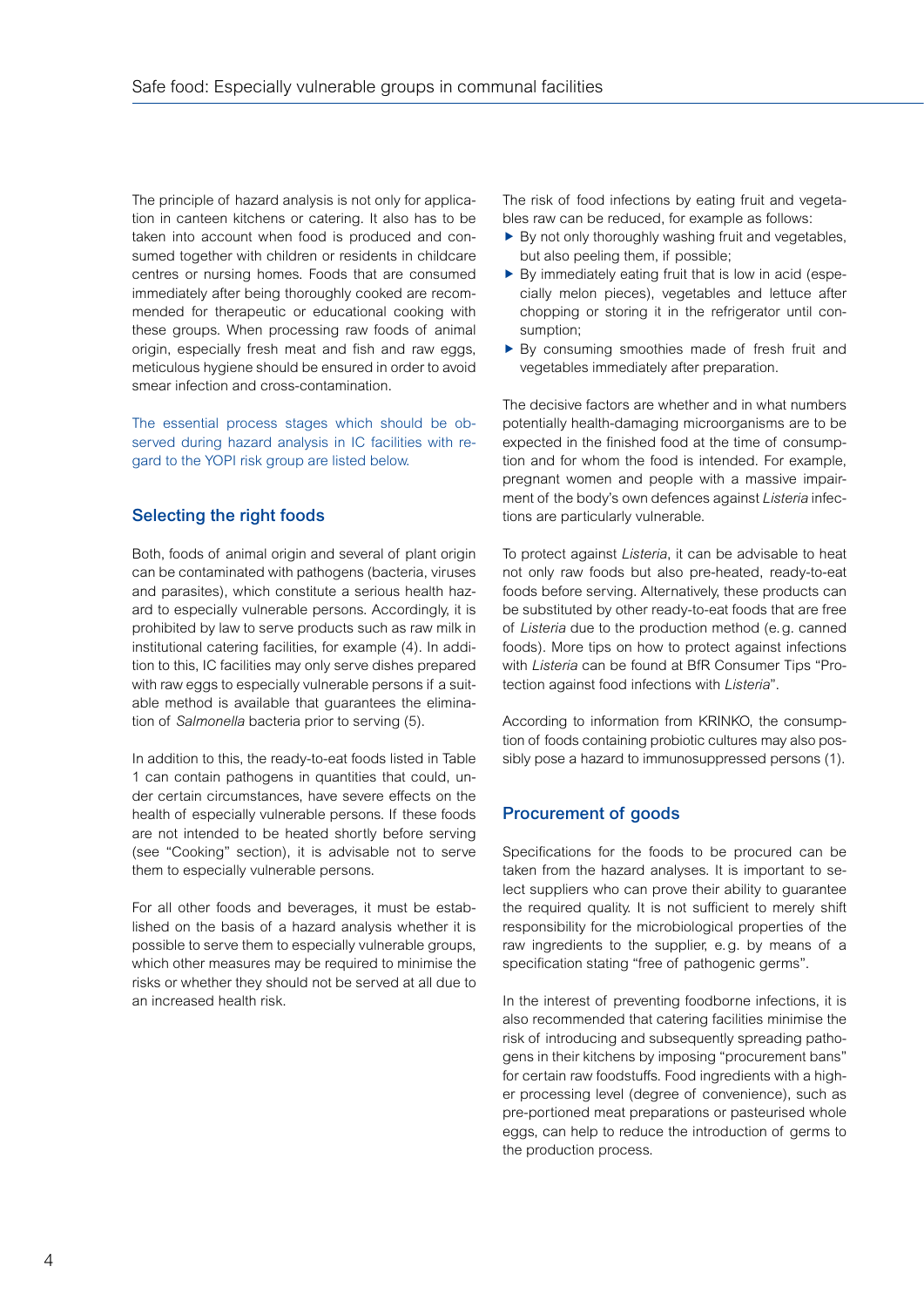

#### Table 1: Raw and ready-to-eat food should only be served in facilities for especially vulnerable groups of people as part of institutional catering (IC) if it has been sufficiently heated shortly before being served

#### **Milk and products made from milk, including cheese**

- ▶ Raw milk (serving ban in accordance with Section 17 German Animal Foods Hygiene Regulation Tier-LMHV)
- **Products made using raw milk (e.g. butter, milkshakes, desserts)**
- $\triangleright$  Cheese made of raw milk with the exception of hard cheese matured for at least 6 months (e.g. Parmigiano Reggiano, Grana Padano)
- $\triangleright$  Sour milk cheese and soft cheeses made from pasteurised milk which are produced with a (yellow and/or red) surface smear (e.g. the varieties Harzer, Mainzer, Ölmützer Quargel, Limburger, Munster)
- $\blacktriangleright$  Ice cream produced in the IC facility

#### **Products made from meat or poultry**

- $\blacktriangleright$  Meat or poultry that has not been cooked through (e.g. steak, rare duck breast, carpaccio)
- $\blacktriangleright$  Raw minced meat preparations (e.g. fresh ground pork, steak tartare and similar)
- f Spreadable, rapidly matured, uncooked sausages (e.g. fresh Mettwurst, Teewurst, Braunschweiger)

#### **Products made from eggs**

 $\triangleright$  Dishes made with raw egg if the production process does not guarantee the elimination of *Salmonella* bacteria prior to serving (serving ban in accordance with Section 20a Tier-LMHV)

#### **Products made from fish or sea food**

- Raw fish and raw sea food (e.g. sushi, sashimi, oysters)
- $\blacktriangleright$  Smoked or pickled fish products (e.g. smoked salmon, hot-smoked salmon, smoked trout fillet, smoked mackerel, gravlax)

#### **Products made from fruit, vegetables and other plant-based ingredients**

- $\blacktriangleright$  Sprouts/shoots
- $\blacktriangleright$  Frozen berries
- $\blacktriangleright$  Frozen vegetables
- $\blacktriangleright$  Cereal flours and doughs made of these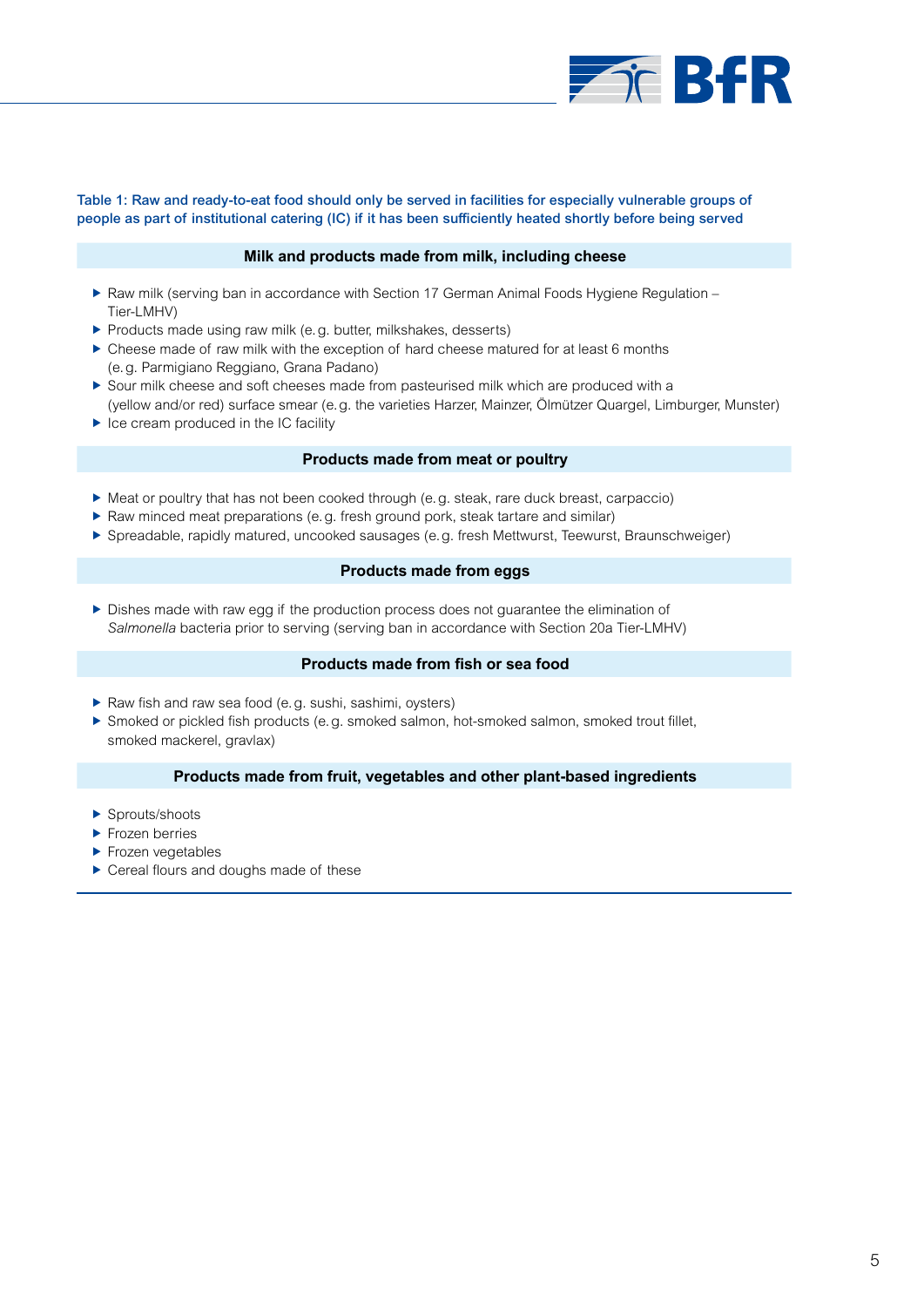## **Storage**

Proper storage can prevent the introduction of pathogens to foods and their propagation and spread throughout the premises. It is important to have written procedural instructions on such matters as how to deal with stored foods requiring refrigeration in the event of a technical breakdown.

Foods that can easily be recontaminated with *Listeria* after heat treatment through further processing steps, such as slicing and packaging, thus enabling the growth of the bacteria, should be regarded critically. This includes, for example, meat products, such as sliced boiled sausages, soft cheese and self-prepared delicatessen salads. As *Listeria* bacteria are fundamentally capable of proliferating at cooler temperatures, it is recommended that foods of this kind be consumed as fresh as possible prior to the expiry of their best-before date. They should not be used at all if the cold chain has been interrupted.

### Preparation/interim storage of semi-finished products

A lack of hygiene can allow germs to get into foodstuffs and spread under certain circumstances. That is why the spatial and/or chronological separation of "clean" and "unclean" processes has to be monitored particularly strictly in IC facilities that regularly cater for especially vulnerable persons. This should go hand in hand with a clear segregation of equipment and work surfaces.

## **Cooking**

As most pathogens die off in foods through sufficient heating (minimum +72 °C for two minutes at the core), compliance with the necessary temperature specifications and the regular control thereof are of vital importance when cooking foods.



*To protect against food poisoning, hot food must be kept sufficiently hot when served (at least +60 °C throughout the food).*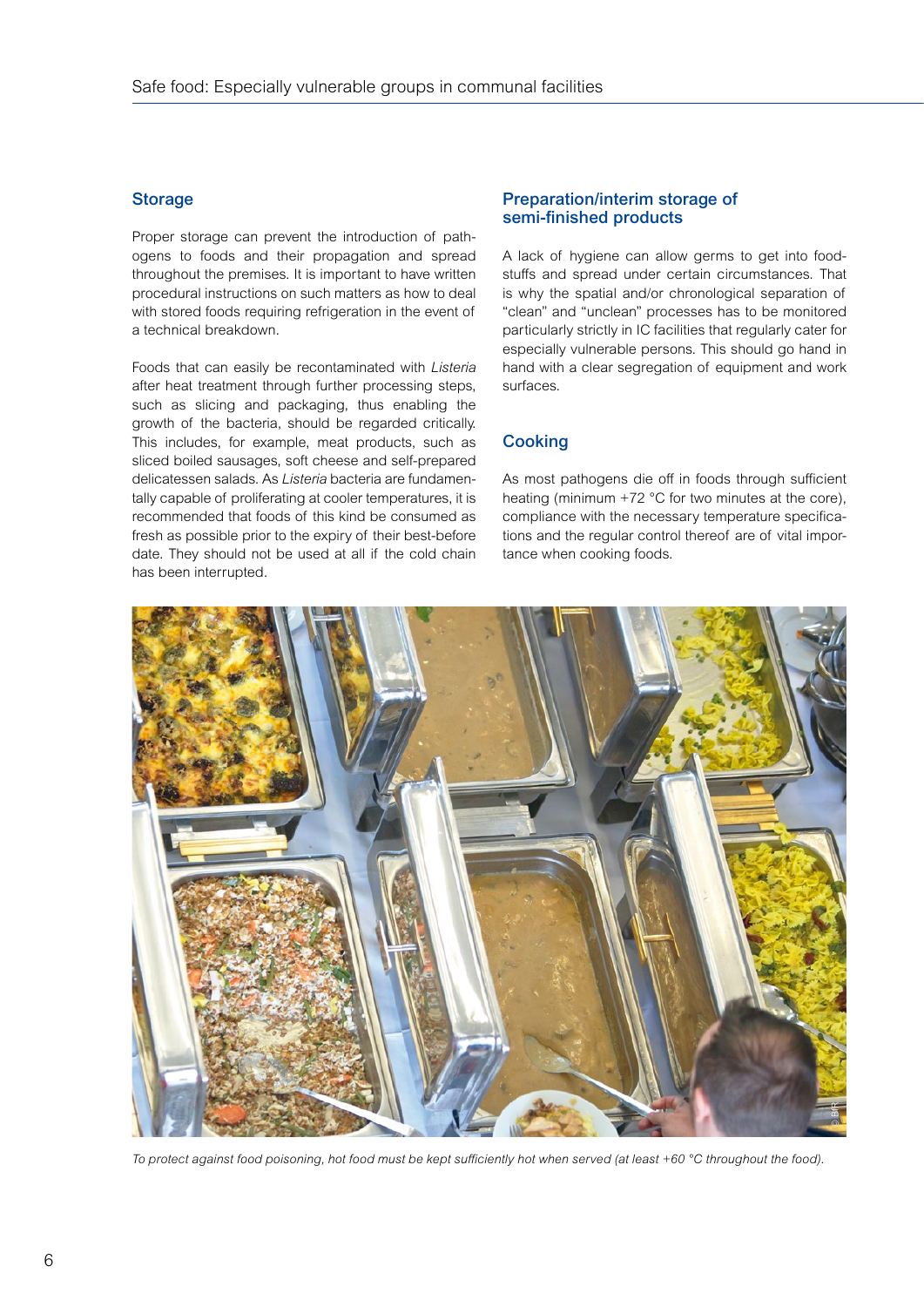

To this end, the core temperature should be measured regularly, automatically if possible. With low-temperature cooking processes, temperatures of at least +65 °C must be reached and cooking times extended in such a way that the same level of microbiological safety is achieved. However, to kill pathogens in very dry foods (e.g. flour, spices), significantly higher temperatures and longer heating times are required.

## **Cooling**

Heat-resistant bacterial spores are insensitive to cooking processes at temperatures of up to +100 °C. If hot foods are cooled down slowly, these spores can germinate so that high concentrations of pathogens can build up which could possibly form toxins. Foods that are produced hot and served cold at a later point in time (e.g. cooked pudding) should be cooled down as quickly and actively as possible (cooling from +60 °C to +10 °C within max. 120 minutes). Afterwards, the food should be kept at a constant temperature of max. +7 °C until served. It is, therefore, crucial that kitchen staff comply with the specifications for re-cooling and cold storage.

The appropriate equipment with suitable appliances is a prerequisite. Even stricter temperature and time specifications apply to foods produced using the cook & chill method (see explanation in Table 2).

Using the cook & chill method, foods are quickly chilled to  $+3$  °C to  $+1$  °C shortly before the end of the cooking process, transported and stored under refrigeration before being reheated immediately before consumption and served hot.

### Regeneration/final cooking

Regeneration is understood to be the reheating of fully cooked dishes before serving them hot, whereas final cooking is the completion of the cooking process of precooked foods. In order to safely eliminate subsequently introduced pathogens and germinated bacterial spores in foods, the temperature specifications and checks should also be complied with in this process stage (see "Cooking").

### Keeping hot/portioning

While bacteria capable of reproduction die when food is heated, bacterial spores can survive at high temperatures. Under certain circumstances, these spores can germinate again into bacteria capable of reproduction, which can then multiply and form toxins. This hazard is most prominent with dishes portioned on trays for hospital catering. Keeping foods hot in the correct manner (at least +60 °C throughout the food and for a maximum of three hours, including transport, for quality reasons) can prevent any existing spores from germinating. It should be ensured by means of suitable methods and equipment (e.g. transport systems with active heat retention), as well as regular temperature checks when serving the food, that these requirements are complied with.

## Serving

Clear regulation and agreements between the production and serving points are required where the serving of food is concerned (interface management). Only in this way can a high level of food hygiene, including temperature specifications, be guaranteed. Hot foods should be served at an adequate temperature (at least +60 °C throughout the food). With cold dishes (e.g. salads, desserts), it should be ensured that they are kept at a maximum of +7 °C before serving and that they are consumed without delay thereafter. Follow the manufacturers' refrigeration instructions when storing pre-packed food.

### Reusing foods produced in excess of requirements

Raw and delicatessen salads, cream dishes, including cakes with a cream filling not baked all the way through, and confectionery products containing cream must be disposed of under all at the end of the production day. Other foods produced in excess of requirements that have not left the kitchen area can be either properly frozen or should be consumed as quickly as possible, but within two days, after being sufficiently heated again. However, the further use of foods produced in excess of requirements can only be considered if the food has not been adversely affected during interim storage and the temperature requirements for previous cooking, keeping hot and/or rapid cooling and keeping cool have been demonstrably met.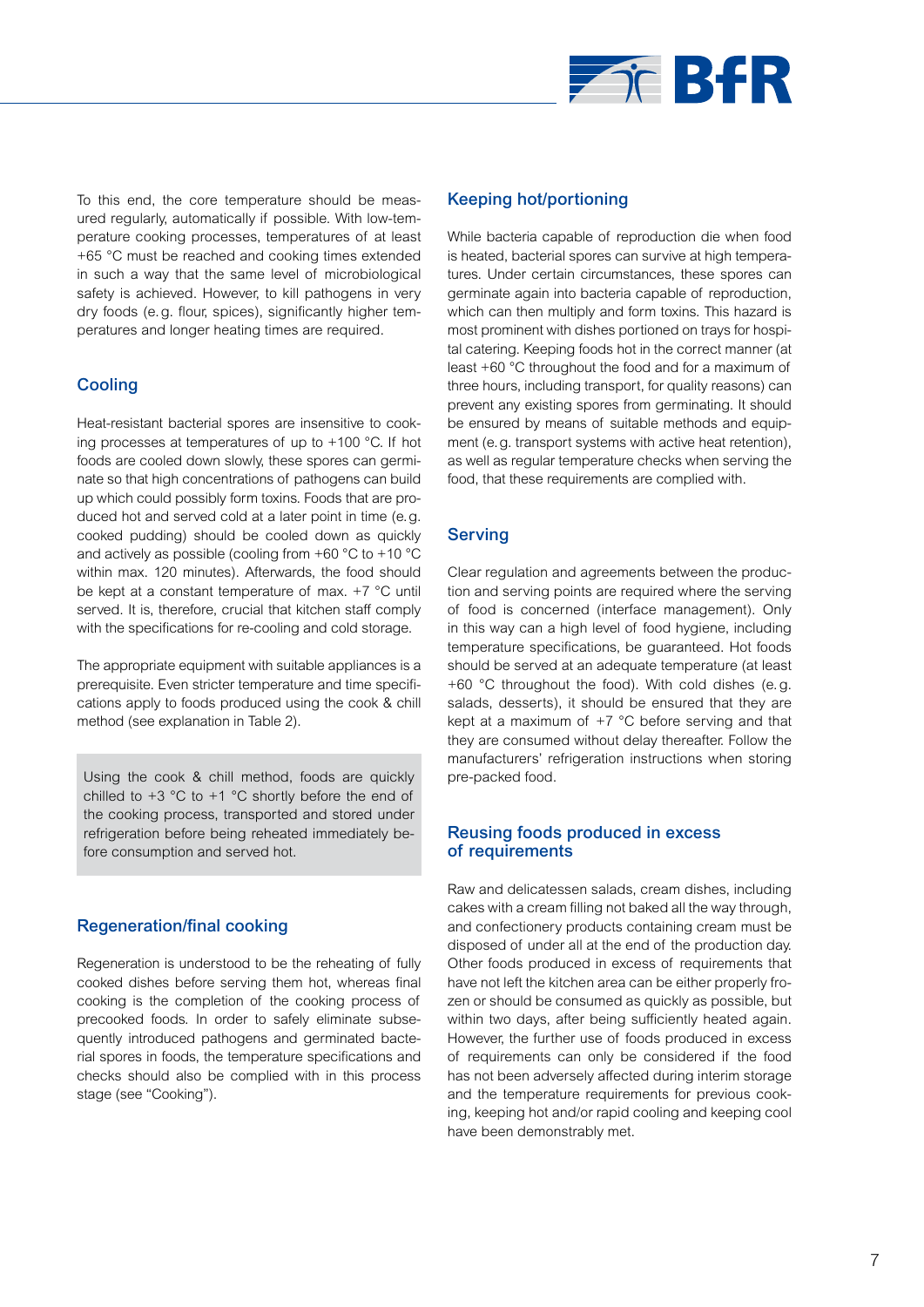## **Monitoring measures**

IC facilities that regularly cater for especially vulnerable persons should place paramount importance on temperature monitoring. The availability of suitable measuring instruments (e.g. data recording devices for refrigeration areas, cooling and transport processes) and their regular calibration are the necessary prerequisites for this. As the orderly implementation of cleaning and disinfection measures is also of great importance, their effectiveness should be checked as often as possible using suitable methods. It goes without saying that all monitoring measures and clear procedural instructions in the event of deviations should be carefully documented.

## **Personnel**

Personnel play a key role in the above-mentioned curative and nursing institutions because any mistakes made by personnel in the production of food can trigger severe illnesses among especially vulnerable persons in particular. To ensure that personnel can meet the special requirements on hygiene, they must be professionally qualified to recognise risks and control points in production, storage, transport and serving, thoroughly acquainted with the in-house self-assessment systems and hygiene management measures, and regularly trained (6). In addition to the conveying of knowledge, it all depends on sensitising and motivating the staff in such a way that they comply with the provisions of the Infection Protection Law and general hygiene rules on their own. This concerns the personal hygiene of each individual on the one hand (e.g. regular hygienic hand washing, the wearing of hygienic clothing, including a head covering and disposable gloves where necessary, and a ban on jewellery and smoking), as well as the correct implementation of the control measures on the other (compliance with all instructions, immediate reporting of any deviations, precise documentation).

Businesses that cater regularly for especially vulnerable people must observe the following in particular:

- $\triangleright$  Sufficient personnel with the relevant professional training and experience must be employed;
- $\blacktriangleright$  New staff should be carefully selected with verification of the necessary specialised knowledge;
- $\blacktriangleright$  Prerequisites should be created to ensure that staff report hygiene-relevant health restrictions to supervisors and observe work bans (7); minimise the risk of infected persons handling foods by taking additional health monitoring measures;
- $\blacktriangleright$  Training should be conducted several times a year with increased intensity while pointing out the special risks for YOPIs;
- $\blacktriangleright$  Personnel in hospitals, nursing homes and on wards should also be trained in food hygiene matters.

### Notes on personnel training

Regular training with small blocks of subjects attracts more attention and creates more motivation for the correct and proper implementation of all hygiene measures. The following is important when conducting training:

- $\blacktriangleright$  Training contents and the manner in which they are conveyed should be adapted to the previous knowledge and fields of activity of the personnel undergoing training; possible language barriers should be taken into account
- $\blacktriangleright$  Personnel fluctuation increases the need for instruction and training
- $\blacktriangleright$  Hygiene rules should be justified with the appropriate background information
- $\blacktriangleright$  Rules for serving food and temperature specifications should always be addressed
- $\blacktriangleright$  Always refer to the special vulnerability of certain persons and the resultant restrictions and special requirements where the choice of food is concerned
- $\blacktriangleright$  Ensure that the kitchen manager and deputy are also given intensive training in theoretical and legal requirements, as well as in relation to the application of PRPs and HACCP principles
- $\blacktriangleright$  Make use of new (interactive) media above all for the self-assessment of acquired knowledge
- $\triangleright$  Combine on-the-job training with practical exercises, e.g. serving food
- $\blacktriangleright$  Document training and always combine it with a performance and comprehension check (countersigning alone is not sufficient)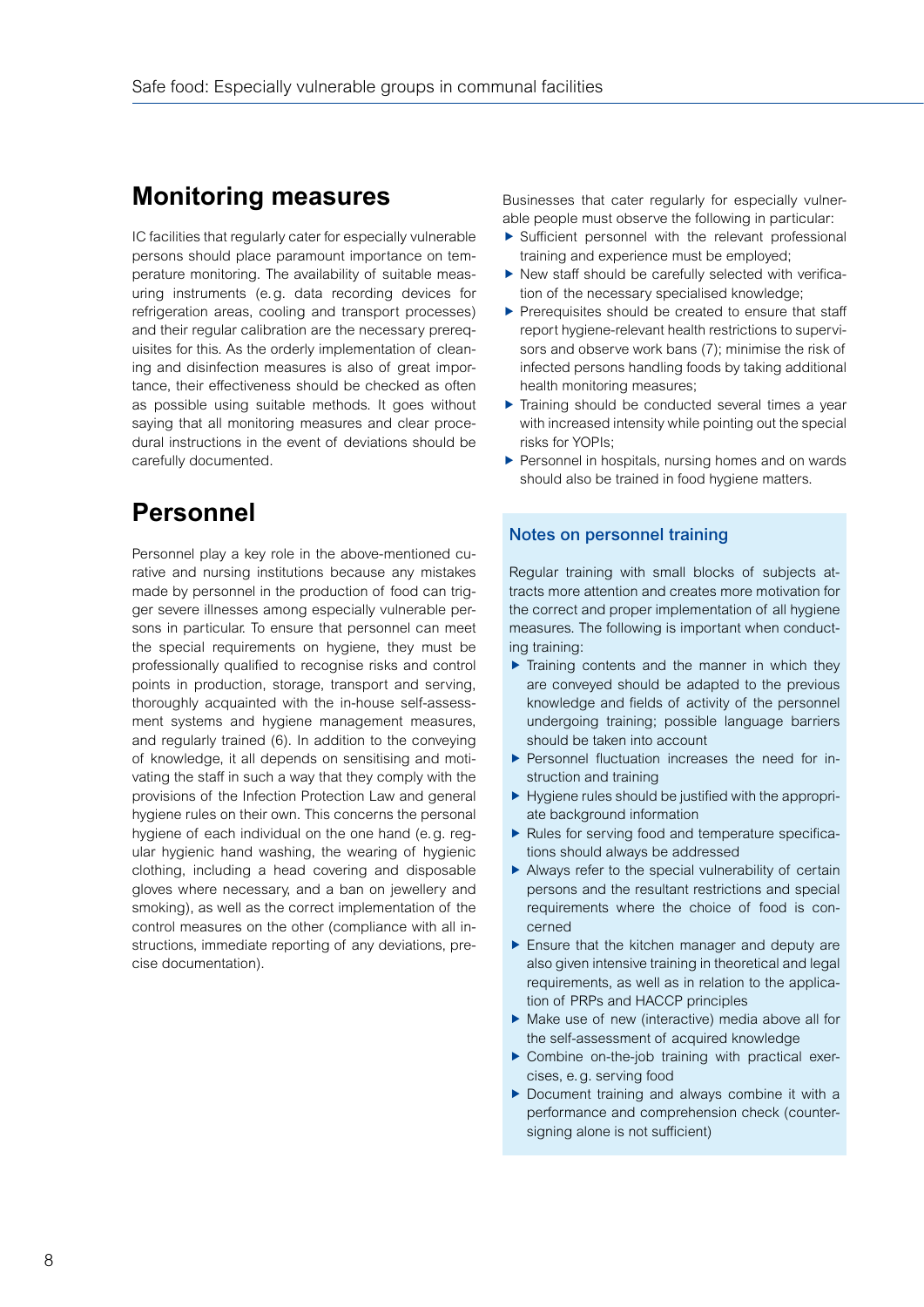

## **Further information**

- $\triangleright$  [www.bfr.bund.de/en](http://www.bfr.bund.de/en): Information and leaflets
- $\triangleright$  Consumer tips on protection against food infections with Listeria (German only): [www.bfr.bund.de/cm/350/verbrauchertipps-schutz](http://www.bfr.bund.de/cm/350/verbrauchertipps-schutz-vor-lebensmittelinfektionen-mit-listerien.pdf)[vor-lebensmittelinfektionen-mit-listerien.pdf](http://www.bfr.bund.de/cm/350/verbrauchertipps-schutz-vor-lebensmittelinfektionen-mit-listerien.pdf)
- DIN 10506, Food hygiene Mass Catering
- $\blacktriangleright$  DIN 10508, Food hygiene Temperature requirements for foodstuffs
- $\triangleright$  DIN 10514, Food hygiene Hygiene training
- $\triangleright$  DIN 10526, Food hygiene Retained samples in mass catering
- **F** Deutscher Caritasverband e.V. and Diakonisches Werk der Evangelischen Kirche in Deutschland e.V. (pub.): Cooking in Communal Facilities. Guideline for good food hygiene practices in social institutions, ISBN 978-3-7841-1788-1
- **F** COMMISSION NOTICE on the implementation of food safety management systems covering prerequisite programs (PRPs) and procedures based on the HACCP principles, including the facilitation and flexibility of the implementation in certain food businesses (2016/C 278/01)
- ▶ ISO/TS 22002-2:2013-01, Prerequisite programmes (PRPs) on food safety – Part 2: Catering
- ▶ Schmid I, Albert MH, Stachel D, Simon A. Nahrungsmittelrestriktionen zur Infektionsprävention bei Kindern mit Krebserkrankung: Was ist gesichert und was ist sinnvoll? Hyg Med 2008; 33 (1/2): 16–24
- $\blacktriangleright$  Lund BM. Microbiological food safety and a low-microbial diet to protect vulnerable people. Foodborne Pathog Dis 2014; 11(6): 413–424

## **Appendix**

## Hazard analysis information for "hot food"

The process stages that are of particular importance for the production of hot food for vulnerable persons in institutional catering facilities are listed in more detail below.

The potential biological hazards and appropriate preventive measures in these process stages are summarised in Table 2 below. The summary is intended to provide guidance for carrying out a hazard analysis and the HACCP concept, but cannot replace them. The table lists several general measures within the framework of prerequisite hygiene management programmes (PRPs) and their monitoring.

Critical control points (CCPs) are levels at which it is possible to prevent, eliminate or reduce a food safety hazard to an acceptable level. Typical CCPs to control microbiological hazards are heating processes (e.g. pasteurisation).

The criteria for classification as critical control points (CCP) are:

- $\blacktriangleright$  A lack of control of the process stage will lead to an unacceptable health risk for the catering participant.
- $\blacktriangleright$  The risk cannot be sufficiently reduced in a subsequent process stage.
- $\blacktriangleright$  The hazard potential can be sufficiently reduced in this process stage by taking measures to control the risk.

If no CCP with effective control measures can be identified due to the lack of measurable limits, it must be examined whether the control of the hazards is possible through an operational prerequisite programme (oPRP) or/and a goods specification ahead of production. OPRPs are points in the production and distribution process that are monitored in an enhanced or more complex traceable manner within the framework of the PRPs using measurable or visible criteria.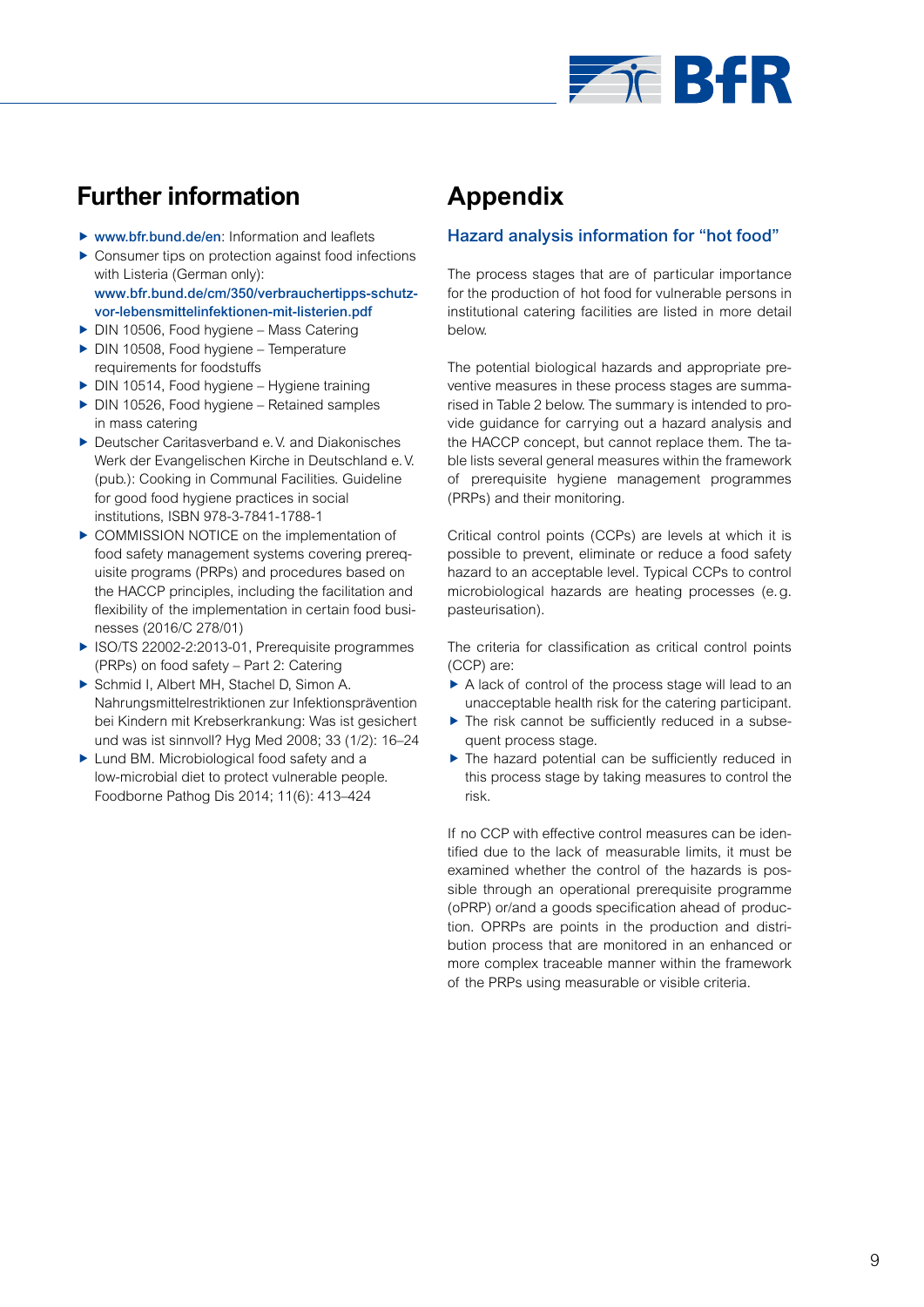| Raw Material/<br>Product/<br><b>Process Stage</b><br><b>Individual Process</b> |                                                                                                            | Hazard                                                                                                                                               | <b>CCP</b><br><b>or</b><br><b>HCP</b> | <b>Preventive Measures</b>                                                                                                                                                                                                                                                                                                                                                                                                                              |  |  |
|--------------------------------------------------------------------------------|------------------------------------------------------------------------------------------------------------|------------------------------------------------------------------------------------------------------------------------------------------------------|---------------------------------------|---------------------------------------------------------------------------------------------------------------------------------------------------------------------------------------------------------------------------------------------------------------------------------------------------------------------------------------------------------------------------------------------------------------------------------------------------------|--|--|
| All foods<br><b>Receiving</b>                                                  |                                                                                                            | Contamination<br>with pathogen-<br>ic microorgan-<br>isms, bacterial<br>toxins and<br>mycotoxins                                                     | <b>PRP</b>                            | • Visual inspection of deliveries for contamination, damaged<br>or soiled packaging, pest infestation and spoilage<br>. With foods requiring refrigeration (including semi-finished<br>products such as pre-cleaned vegetables, packed peeled<br>potatoes) and deep-frozen foods, additional checks for<br>compliance with the cold or deep-freeze chain and delivery<br>temperature (see also Storage)                                                 |  |  |
| <b>Storage</b>                                                                 | Foods requiring<br>refrigeration and<br>deep-frozen foods                                                  | Multiplication<br>of pathogenic<br>microorgan-<br>isms, toxin<br>formation                                                                           | <b>PRP</b>                            | • Observe best before dates and manufacturers' information<br>on storage temperatures<br>• Temperature monitoring of refrigeration and deep-freezer<br>equipment<br>. If no information is provided, the following temperature<br>recommendations apply:<br>-18 °C or lower: deep-frozen foods<br>max. +2 °C: raw meat and poultry<br>max. +7 °C: dairy products and other foods requiring<br>refrigeration, pre-cleaned vegetables and peeled potatoes |  |  |
| Preparation                                                                    | Preparation of<br>interim products,<br>prepare ingredi-<br>ents for cooking,<br>load cooking<br>containers | Cross-contami-<br>nation with and<br>multiplication<br>of pathogenic<br>microorgan-<br>isms                                                          | <b>PRP</b>                            | • Use pasteurised egg products where possible<br>• If raw eggs are used, crack them open at a separate<br>workplace<br>• Process all interim products containing raw eggs separate<br>from other foods<br>• Further process or refrigerate all interim products without<br>delay<br>• Cleaning/disinfection of hands and equipment                                                                                                                      |  |  |
| Cooking                                                                        | Individual warm<br>components or<br>completely warm<br>dishes                                              |                                                                                                                                                      | <b>CCP</b>                            | Heat to $+72$ °C core temperature for at least two minutes<br>reaction time or equally effective process                                                                                                                                                                                                                                                                                                                                                |  |  |
| <b>Filling and</b><br>portioning                                               |                                                                                                            | Pathogenic<br>spore-forming<br>bacteria<br>(Bacillus<br>cereus.<br>Clostridium<br>perfringens);<br>pathogenic<br>bacterial<br>(recontamina-<br>tion) | <b>PRP</b>                            | Hygienic work methods, short standing times                                                                                                                                                                                                                                                                                                                                                                                                             |  |  |
| Keeping hot,<br>serving<br>(Cook & Serve)                                      | Cooked foods                                                                                               |                                                                                                                                                      | <b>PRP</b>                            | Sufficiently keep hot (min. +60 °C throughout the food) for<br>three hours at the most                                                                                                                                                                                                                                                                                                                                                                  |  |  |
| <b>Quick chilling</b><br>(Cook & Chill)                                        |                                                                                                            |                                                                                                                                                      | <b>PRP</b>                            | Cool from $+60$ °C core temperature to below 4 °C within<br>90 minutes                                                                                                                                                                                                                                                                                                                                                                                  |  |  |
| Regeneration<br>or final cooking                                               |                                                                                                            |                                                                                                                                                      | <b>CCP</b>                            | Heat to $+72$ °C core temperature for at least two minutes<br>reaction time or equally effective process                                                                                                                                                                                                                                                                                                                                                |  |  |

### Table 2: Summarised overview of possible biological hazards associated with the production and serving of hot food in institutional catering, as well as appropriate measures for hazard minimisation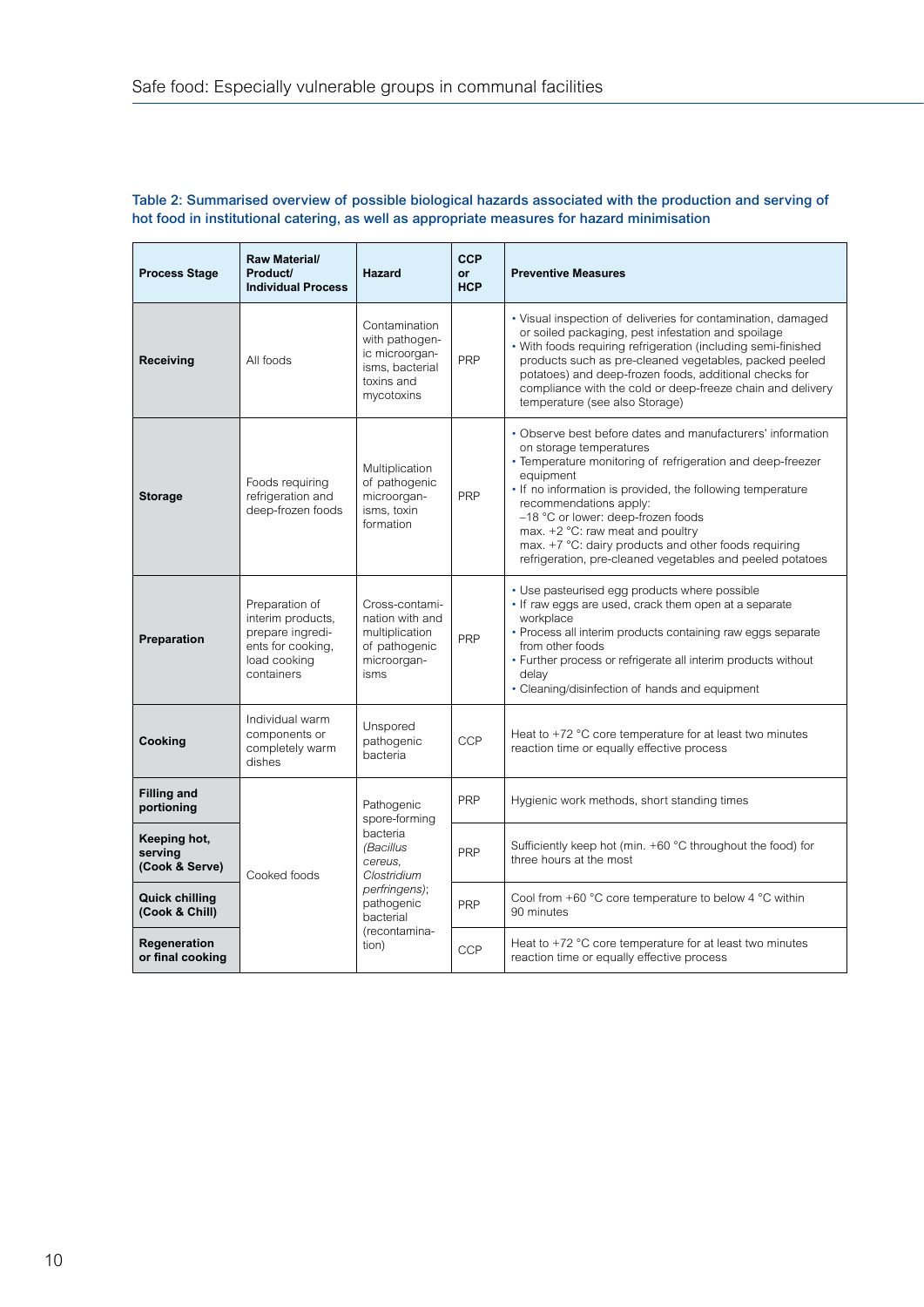

#### Table 3: Example: HACCP plan for "hot food"

| Name of company: |                                                 |                                                                                                                                                               |                                                      | Doc. No.:            |                                                                              | Page 3 of 3                                                                                                                                                                          |                       |                                   |                  |
|------------------|-------------------------------------------------|---------------------------------------------------------------------------------------------------------------------------------------------------------------|------------------------------------------------------|----------------------|------------------------------------------------------------------------------|--------------------------------------------------------------------------------------------------------------------------------------------------------------------------------------|-----------------------|-----------------------------------|------------------|
|                  |                                                 |                                                                                                                                                               |                                                      | <b>Revision No.:</b> |                                                                              | Valid from:                                                                                                                                                                          |                       |                                   |                  |
| CCP<br>No.       | <b>Process</b><br>stage                         | Hazard to be<br>controlled                                                                                                                                    | Control<br>measures                                  | Bench-<br>mark       | Temperature<br><b>limits</b>                                                 | <b>Monitoring</b>                                                                                                                                                                    | Corrective<br>measure | Other valid<br>documen-<br>tation | Respon-<br>sible |
| $\mathbf{1}$     | Cooking                                         | Unspored<br>pathogenic<br>bacteria                                                                                                                            | Correct<br>cooking<br>temperature<br>and times       |                      | $+72 °C$ core<br>temperature<br>reached or<br>similarly effective<br>process | Compliance with time-temperature<br>settings; core temperature<br>measuring with foods with which<br>it is difficult to recognise when<br>the target temperature has been<br>reached | Re-cook               | AA No                             | Head chef        |
| $\overline{2}$   | Keeping<br>hot.<br>servina<br>(Cook &<br>Serve) | Pathogenic<br>spore-forming<br>bacteria<br>(Bacillus cereus.<br>Clostridium<br>perfringens);<br>bacterial food<br>infection<br>pathogens<br>(recontamination) | Correct<br>temperature<br>for keeping<br>hot         |                      | At least $+60 °C$<br>throughout<br>the food                                  | Measure temperature before<br>serving                                                                                                                                                | Dispose of<br>product | $AA$ No. $\ldots$                 | Head chef        |
| 3                | Quick<br>chillina<br>(Cook &<br>Chill)          |                                                                                                                                                               | Correct<br>cool-down<br>speed                        |                      | From $+60 °C$<br>core<br>temperature<br>to $+4^{\circ}$ C in<br>90 minutes   | Measure temperature after<br>90 minutes                                                                                                                                              | Dispose of<br>product | AA No                             | Head chef        |
| 4                | Regenera-<br>tion or final<br>cooking           |                                                                                                                                                               | Correct<br>heating<br>temperature<br>and<br>duration |                      | $+72 °C$ core<br>temperature<br>reached or<br>similarly effective<br>process | Compliance with time-temperature<br>settings; core temperature<br>measuring with foods with which<br>it is difficult to recognise when<br>the target temperature has been<br>reached | Keep<br>heating       | AA No                             | Head chef        |
| Prepared:        |                                                 |                                                                                                                                                               |                                                      |                      |                                                                              | Approved:                                                                                                                                                                            |                       |                                   |                  |

*AA: Arbeitsanweisung (work instruction)*

## **References**

- (1) Commission for Hospital Hygiene and Infection Prevention: Hygiene requirements for the medical care of immunosuppressed patients. Federal Health Gazette Health Research Health Protection (2010) 53:357-388
- (2) Article 14 Regulation (EC) No. 178/2002 of the European Parliament and of the Council of 28 January 2002 laying down the general principles and requirements of food law, establishing the European Food Safety Authority and laying down procedures in matters of food safety, OJ EU, 2002, No. L 31, P. 1 (as amended)
- (3) Article 5 Regulation (EC) No. 852/2004 of the European Parliament and of the Council of 29 April 2004 on food hygiene, OJ EU, 2004, No. L 226, P. 3 (as amended)
- (4) Section 17 of the regulation on hygiene requirements when producing, treating and marketing certain foods of animal origin (Animal Foods Hygiene Regulation – Tier-LMHV) of 18 April 2018, Federal Law Gazette (BGBI) I, P. 480 (619))
- (5) Section 20 a Tier-LMHV, reference, see (4)
- (6) Section 4 and Appendix 1 Regulation on hygiene requirements when producing, treating and marketing certain foods (Food Hygiene Regulation – LMHV) as amended in the notice of 21 June 2016 (Federal Law Gazette (BGBI) I P. 1469) as amended by Article 2 of the Ordinance of 3 January 2018 (BGBl I P. 99); Regulation (EC) No. 852/2004, Annex II, Chapter XII
- (7) Sections 34 and 42 Law on the reorganisation of epidemic regulations (Epidemic Law Reorganization Act – SeuchRNeuG) – Article 1: Law on the Prevention and Combating of Infectious Diseases in Humans (Infection Protection Law – IfSG) of 20 July 2000, BGBI I, 2000, No. 33, P. 1045–1077 (as amended)